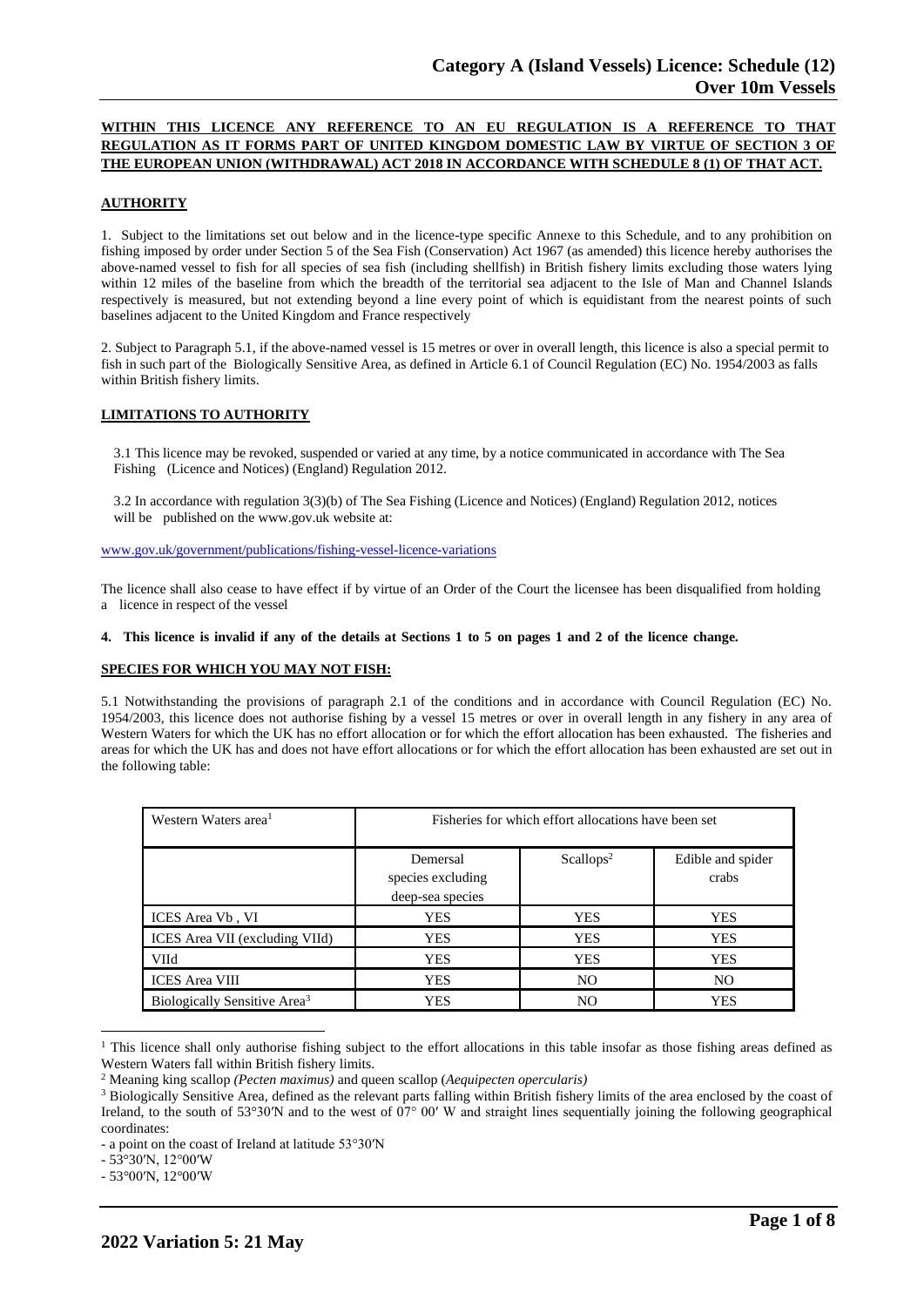5.2.1 In addition to the general constraints on effort set out in paragraph 5.1 above, vessels of 15 metres or over in overall length fishing for scallops {including both king scallops (*Pecten maximus*) and queen scallops (*Aequipecten opercularis*)} in British fisheries limits of ICES Area VII (excluding VIId,), are not authorised to be present in that Area in excess of the specified number of days during the specified period below:

| Period                                           | Number of days |  |
|--------------------------------------------------|----------------|--|
|                                                  |                |  |
| 00:01 hrs 01 April 2022 – 23:59 hrs 30 June 2022 | 62             |  |

"A day" shall be any calendar day (midnight to midnight UTC) or part thereof during which the vessel is present in ICES Area VII and absent from port. The specified number of days above is subject to any Scallop Effort Days Notice of Variation (as described in paragraph 5.2.2 below) issued to the individual licence holder in respect of the above named vessel.

Vessels that have exceeded their allocations for preceding periods will receive separate notification of any reductions that apply to their allocation of days for this period

5.2.2 A 'Scallop Effort Days Notice of Variation' is a notice which may be issued by the Marine Management Organisation to the individual licence holder of a vessel when that vessel exceeds the specified number of days in a specified period which may from time to time be set out in paragraph 5.2.1 above. The effect of a Scallop Effort Days Notice of Variation is to deduct from a particular period (as specified in the notice) a number of days equal to the number of days exceeded in the previous relevant period. The issuing of a Scallop Effort Days Notice of Variation may be in addition to or instead of any other appropriate enforcement action taken by the Marine Management Organisation.

5.3.1 In addition to the general constraints on effort set out in paragraph 5.1 above, vessels of 15 metres or over in overall length fishing for Edible Crab (*Cancer pagurus*) and Spider Crabs (*Maja squinado*) in ICES Area VII, are not authorised to be present in that Area in excess of the specified number of days during the specified period below:

| <b>Period</b>                                             | Number of days |  |
|-----------------------------------------------------------|----------------|--|
|                                                           |                |  |
| 00:01 hrs 1st January $2022 - 23:59$ hrs 31 December 2022 | 160            |  |

"A day" shall be any calendar day (midnight to midnight UTC) or part thereof during which the vessel is present in ICES Area VII and absent from port. The specified number of days above is subject to any Crab Effort Days Notice of Variation (as described in paragraph 5.3.2 below) issued to the individual licence holder in respect of the above named vessel.

Vessels that have exceeded their allocations for preceding periods will receive separate notification of any reductions that apply to their allocation of days for this period

5.3.2 A 'Crab Effort Days Notice of Variation' is a notice which may be issued by the Marine Management Organisation to the individual licence holder of a vessel when that vessel exceeds the specified number of days in a specified period which may from time to time be set out in paragraph 5.3.1 above. The effect of a Crab Effort Days Notice of Variation is to deduct from a particular period (as specified in the notice) a number of days equal to the number of days exceeded in the previous relevant period. The issuing of a Crab Effort Days Notice of Variation may be in addition to or instead of any other appropriate enforcement action taken by the Marine Management Organisation.

5.4 Notwithstanding the provisions of paragraph 2.1 of the conditions, this licence does not authorise fishing for herring within the following sea areas:

(a) in ICES Division VIIa, by any vessel whose overall length exceeds 24.4 metres, except those with a historic track record of fishing in that area for herring, or those in membership of a producer organisation managing a sectoral allocation for North Irish Sea herring.

- (b) in ICES Divisions VII e and f, by any vessel of 22 metres and over registered length.
- 5.5 This licence does not authorise fishing for queen scallops (aequipecten opercularis) in ICES area VIa and VIIa between 00:01 hours on 1st April 2022 and 23:59 hours on 30th June 2022.
- 6. Unless expressly permitted at section 3, this licence does not authorise the above named vessel to fish by the beam trawl

<sup>-</sup> 51°00′N, 11°00′W

<sup>-</sup> 49°30′N, 11°00′W

<sup>-</sup> 49°30′N, 07°00′W

<sup>-</sup> a point on the coast of Ireland at longitude 07°00′W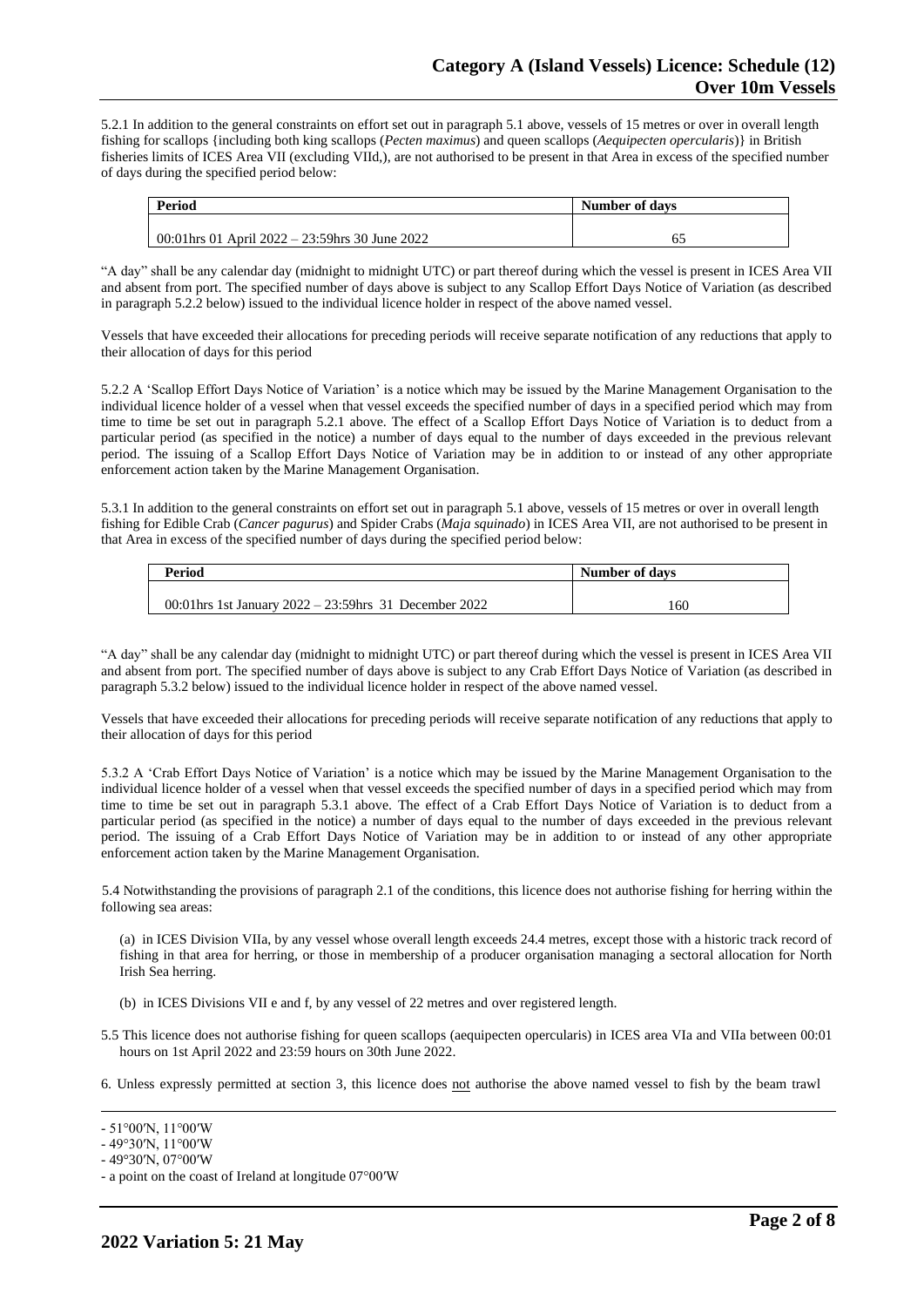method in ICES Division IIa or Sub Area IV, or to fish by the beam trawl method for anglerfish in ICES Sub Area VII, sole in ICES Division VIIa, sole or plaice in ICES Divisions VIId-g or saithe in Sub Areas VII, VIII. For the purposes of this paragraph, "beam trawl" means, in relation to fishing for whitefish, a net which is kept open by a beam or frame and which is dragged along the seabed.

7. Unless expressly permitted at section 3, this licence does not authorise the above-named vessel to fish for scallops of the species *Pecten maximus* (King Scallops) by means of mechanical dredging gear towed by the vessel.

8.1 Unless expressly permitted at section 3, this licence does not authorise the above-named vessel to fish for shellfish. However, vessels not so authorised may retain on board and land:

- (a) up to 5 lobsters or crawfish per day, caught with pots or nets; and
- (b) up to 25 crabs per day, caught with pots or nets; or
- (c) any shellfish, excluding green crabs, taken as a permitted bycatch, when fishing for other species using towed gear, up to a maximum limit of 10% by weight, of the total catch.

8.2 For the purposes of this paragraph, 'shellfish' means lobsters (*Homarus gammarus*), crawfish (*Palinuus* spp.), edible crabs (*Cancer pagurus*), velvet crabs (*Liocarcinus puber*), spider crabs (*Maia squinado*) and green crabs (*Carcinus maenus*); and 'crabs' means the four species of crabs so specified.

## **PERMITTED BYCATCHES**

9.1 This licence does not authorise fishing for mackerel and herring by the purse-seine method, or by freezer trawler. A freezer trawler or seine purser may however retain on board any herring and mackerel caught as a permitted bycatch when fishing for other species.

9.2 This licence does not authorise fishing for sword fish. However, a fishing vessel may retain on board any sword fish caught as a permitted bycatch when fishing for other species.

9.3 This licence does not authorise fishing for Albacore tuna. However, a fishing vessel may retain on board any Albacore tuna caught as a permitted bycatch when fishing for other species.

9.4 Catches of skates and rays in the North Sea (IIa and IV) shall not comprise more than 25% per trip by live weight of the total catch retained onboard for all vessels 15m and over in overall length.

9.5 Notwithstanding any quota limitation detailed in Part II of the Annex to this Schedule, the vessel to which this licence relates, may not retain on board and land Cod and Whiting, caught in ICES Divisions Vb, VI, separately in the case of Cod (whereby 2% may not be exceeded separately in the ICES Divisions VIa; British fishery limits of Vb east of 12° 00′ W and 0.5% may not be exceeded in the ICES division VIb; British Fishery Limits of Vb west of 12° 00′ W) and 20% in the case of Whiting by live weight of the total catch retained on board the vessel during each fishing trip.

9.6 This licence does not authorise fishing for undulate ray (*Raja undulata*). However, between the hours of 00:01 on 1<sup>st</sup> January and 23:59 on 30<sup>th</sup> April; and 00:01 on 1<sup>st</sup> September and 23:59 on 31<sup>st</sup> December each calendar year a fishing vessel may retain on board and land any undulate ray caught in ICES area VIId and VIIe as a bycatch when fishing for other species provided that the following conditions are met:

- (a) In VIId only: No more than 100 kilogrammes of undulate ray in live weight may be retained on board or landed per fishing trip,
- (b) In VIIe only: No more than 100 kilogrammes of undulate ray in live weight may be retained on board or landed per fishing trip

In Both VIId and VIIe:

- (c) In cases where it is not subject to the landing obligation set out in article 15 of Regulation (EU) 1380/2013, no undulate ray which measures less than 78 centimetres when measured from the tip of the snout to the tip of the tail shall be retained on board or landed,
- (d) In cases where it is not subject to the landing obligation set out in article 15 of Regulation (EU) 1380/2013, no undulate ray which measures more than 97 centimetres when measured from the tip of the snout to the tip of the tail shall be retained on board or landed,
- (e) No undulate ray may be transhipped,
- (f) Undulate ray may only be retained on board or landed whole or gutted.

## **BY-CATCHES OF BLUEFIN TUNA (***THUNNUS THYNNUS***)**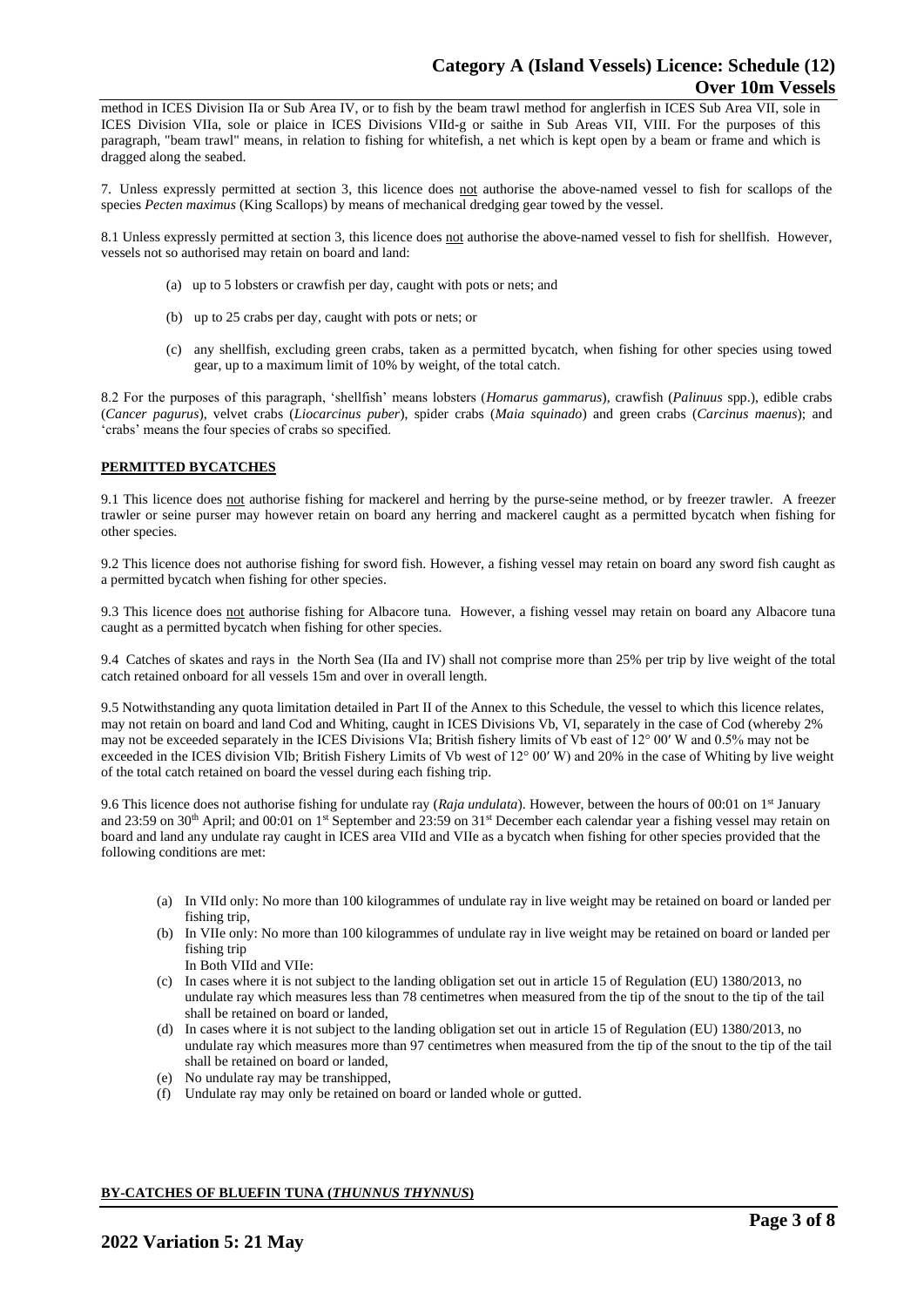10.1 The vessel is prohibited from targeting bluefin tuna.

10.2 Notwithstanding the provision in condition 10.1 above, incidental by-catches of bluefin tuna may be landed, subject to the conditions below.

10.3 Incidental by-catches may only be offered for sale when caught using one of the following gears:

- demersal trawls;
- pelagic trawls;
- seine nets;
- ring nets;
- fixed nets.

10.4 Any bluefin tuna below the minimum conservation reference size must not be retained on board and instead must be returned, where possible unharmed, to the sea.

10.5 The vessel is limited to a by-catch of one bluefin tuna per fishing trip which may, subject to these conditions, be retained on board, landed and sold.

10.6 Permitted by-catches of bluefin tuna may only be sold to authorised registered merchants, further guidance can be found at bluefin tuna in the UK - [GOV.UK \(www.gov.uk\).](https://www.gov.uk/guidance/bluefin-tuna-in-the-uk) A list of registered merchants can be found [here.](https://www.gov.uk/government/publications/bluefin-tuna-traders/registered-bluefin-tuna-traders)

10.7 Where the vessel encounters by-catches of bluefin tuna in excess of one fish in a single trip, and where that fish is not able to be returned to the sea alive and unharmed, these fish must be retained on board, must be landed and must be made available for scientific research purposes or destroyed as directed by the MMO or the UK Fisheries Monitoring Centre (UKFMC).

10.8 Any catches of bluefin tuna retained on board may only be landed to a [UK designated port.](https://www.gov.uk/government/publications/designated-ports/designated-ports-for-uk-flagged-vessels-landing-bluefin-tuna)

10.9 Any catches of bluefin tuna retained on board must be reported no less than four hours before the estimated time of landing. In circumstances where it is not possible to report no less than four hours before the estimated time of landing, the master must report as soon as reasonably practicable and may not land the catch until prior authorisation has been granted. Reports must be made as follows:

10.9.1 In the case of reporting between the hours of GMT 0800 hrs and 2000 hrs on Monday to Friday report to the MMO Single Liaison Office (UKSLO) on 0330 041 6585 o[r ukiuuslo@marinemanagement.org.uk](mailto:ukiuuslo@marinemanagement.org.uk)

10.9.2 In the case of reporting between GMT 2000 hrs and 0800 hrs or at any time on Saturdays and Sundays report to the UKFMC on 0131 244 2286 o[r UKFMC@gov.scot](mailto:UKFMC@gov.scot)

10.10 Landing reports in accordance with condition 10.9 above must include the following catch details:

- weight of each individual bluefin tuna retained onboard;
- total weight of bluefin tuna retained on board:
- number of individual bluefin tuna;
- the vessels identification details (including: name, PLN, IMO number where applicable);
- the intended port of landing;
- the estimated time of landing;
- the identity of the intended merchant if a commercial sale of a single bluefin tuna is intended;
- an email address for which the vessel or its owners can receive an electronic bluefin tuna catch document.

11. This licence does not authorise fishing for tuna by the drift net method.

## **FISHING RESTRICTIONS FOR BASS**

12.1 This licence does not authorise fishing for, retaining on board, relocating, transhipping or landing European seabass (Dicentrarchus labrax) in ICES divisions 4b and 4c, and in ICES subarea 7.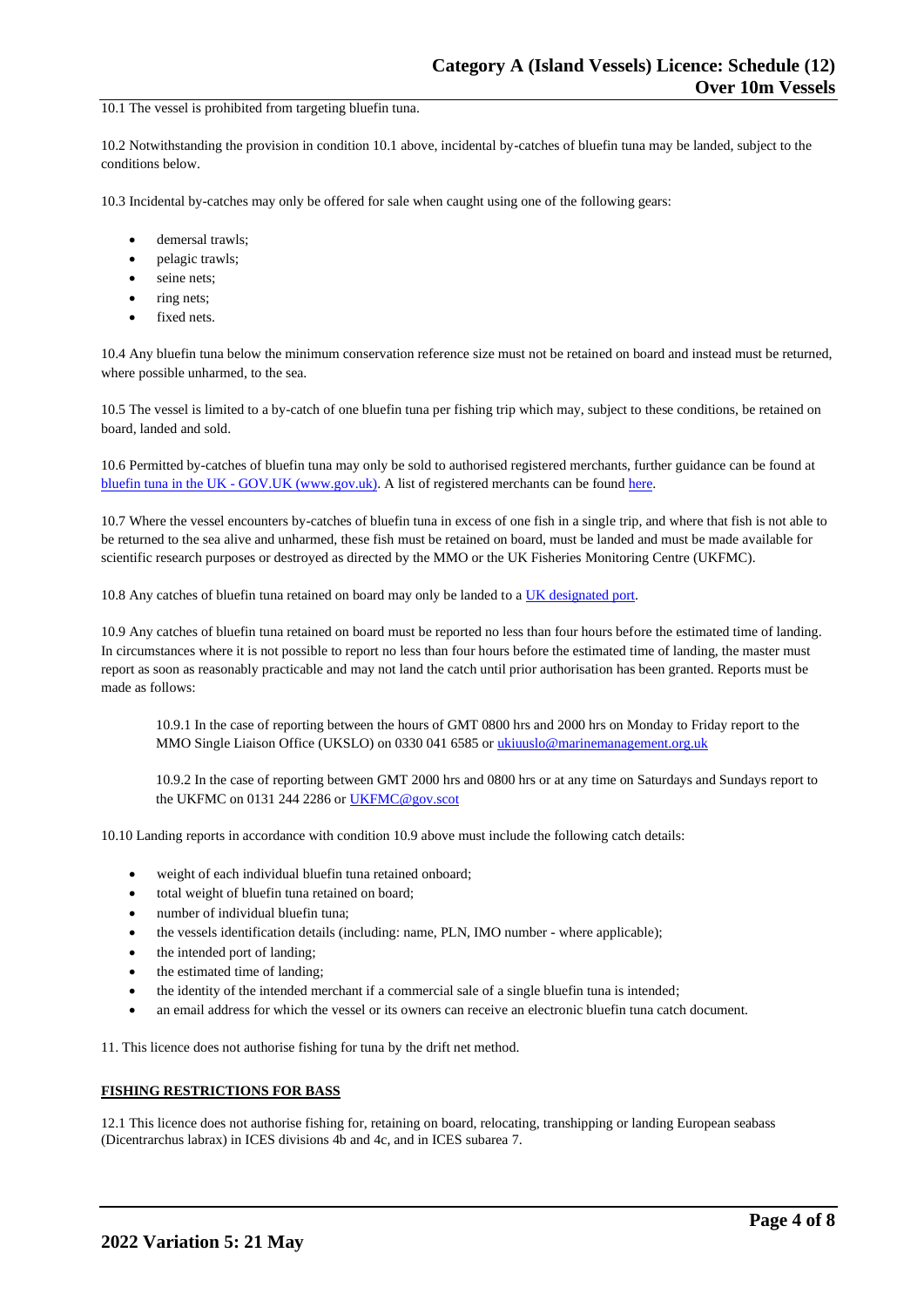12.2 Condition 12.1 above does not apply in ICES divisions 4b, 4c, 7d, 7e, 7f and 7h and in waters within the territorial sea of the United Kingdom in ICES divisions 7a and 7g between 00:00 on 1<sup>st</sup> January and 23.59 on 31<sup>st</sup> January and between 00:00 on 1<sup>st</sup> April and 23:59 on  $31^{st}$  December to a vessel using demersal trawls<sup>4</sup> or seines<sup>5</sup>.

12.3 Condition 12.1 above does not apply in ICES divisions 4b, 4c, 7d, 7e, 7f and 7h and in waters within the territorial sea of the United Kingdom in ICES divisions 7a and 7g between 00:00 on 1<sup>st</sup> January and 23:59 on 31<sup>st</sup> January and between 00:00 on 1<sup>st</sup> April and 23:59 on 31<sup>st</sup> December to a vessel which had been authorised in writing by the Marine Management Organisation to fish with a permitted gear.

12.4 For the purposes of conditions 12.1 and 12.2, a permitted gear means one of the following gear types:

- a. hooks and lines<sup>6</sup>,
- b. fixed gillnets<sup>7</sup>.

12.5 For vessels using demersal trawls and seines the vessel may only retain on board:

- a. unavoidable by-catches of sea bass that do not exceed 5% of the weight of the total catches of marine organisms on board during any single fishing trip, and
- b. no more than 760 kilogrammes of sea bass in any two consecutive months.

12.6 For vessels which have been authorised to fish using hooks and lines, the vessel may only retain on board or land sea bass which does not exceed in total 5.95 tonnes per calendar year.

12.7 For vessels which have been authorised to fish using fixed gillnets, the vessel may only retain on board bycatches of sea bass not exceeding 1.5 tonnes per calendar year.

12.8 A vessel authorised to fish for sea bass using more than one of the gear types set out in condition 12.2 and 12.3 may not retain on board sea bass if more than one of the gear types is present on board the vessel during any single fishing trip.

12.9 A vessel fishing with gear specified in condition 12.2 and/ or authorised to fish using one or more of the gear types set out in condition 12.4 and which uses more than one of those gear types in a single calendar month will be required to adhere to the lowest of the relevant catch limits set out in conditions 12.5, 12.6, and 12.7 above which apply to the gear types that the vessel has used.

# **FARNE DEEPS FISHING RESTRICTIONS**

13.1 Subject to the exemptions below, vessels deploying demersal trawls and seines (with the exception of beam trawls) are prohibited from fishing in the Farne Deeps.

13.2 The prohibition in condition 13.1 shall not apply to vessels with an engine power of 350 kw or less deploying a single-rig demersal trawl or seine within 12 nautical miles of the baselines from which the breadth of the territorial sea is measured and:

- of which the mesh size of the cod-end and any extension piece is 90 mm or greater and is constructed wholly or in part of a single twine having a thickness of 5mm or less and of which the foot rope (as would be viewed from above whilst the gear is deployed) is comprised of a single curved line only, or
- b. of which the mesh size of the cod-end and any extension piece is 100mm or greater and is constructed wholly or in part of a multiple twine of which no twine is of a thickness greater than 5 mm and of which the foot rope (as would be viewed from above whilst the gear is deployed) is comprised of a single curved line only and which is deployed only between 00:00hrs on 15th May and 23:59 hrs on 15th September, or
- c. of which the mesh size of the cod-end and any extension piece is 120 mm or greater and is constructed wholly or in part of a multiple twine of which no twine is of a thickness greater than 5 mm and of which the foot rope (as would be viewed from above whilst the gear is deployed) is comprised of a single curved line only.

13.3 The prohibition in condition 13.1 shall not apply to vessels deploying single-rig or twin-rig demersal trawls or seines outside 12 nautical miles of the baselines from which the breadth of the territorial sea is measured and:

<sup>4</sup> All types of demersal trawls (OTB, OTT, PTB, TBB, TBN, TBS and TB).

<sup>5</sup> All types of seines (SSC, SDN, SPR, SV, SB and SX).

<sup>6</sup> All long lines or pole and line or rod and line fisheries (LHP, LHM, LLD, LL, LTL, LX and LLS).

<sup>&</sup>lt;sup>7</sup> All fixed gillnets and traps (GTR, GNS, FYK, FPN and FIX)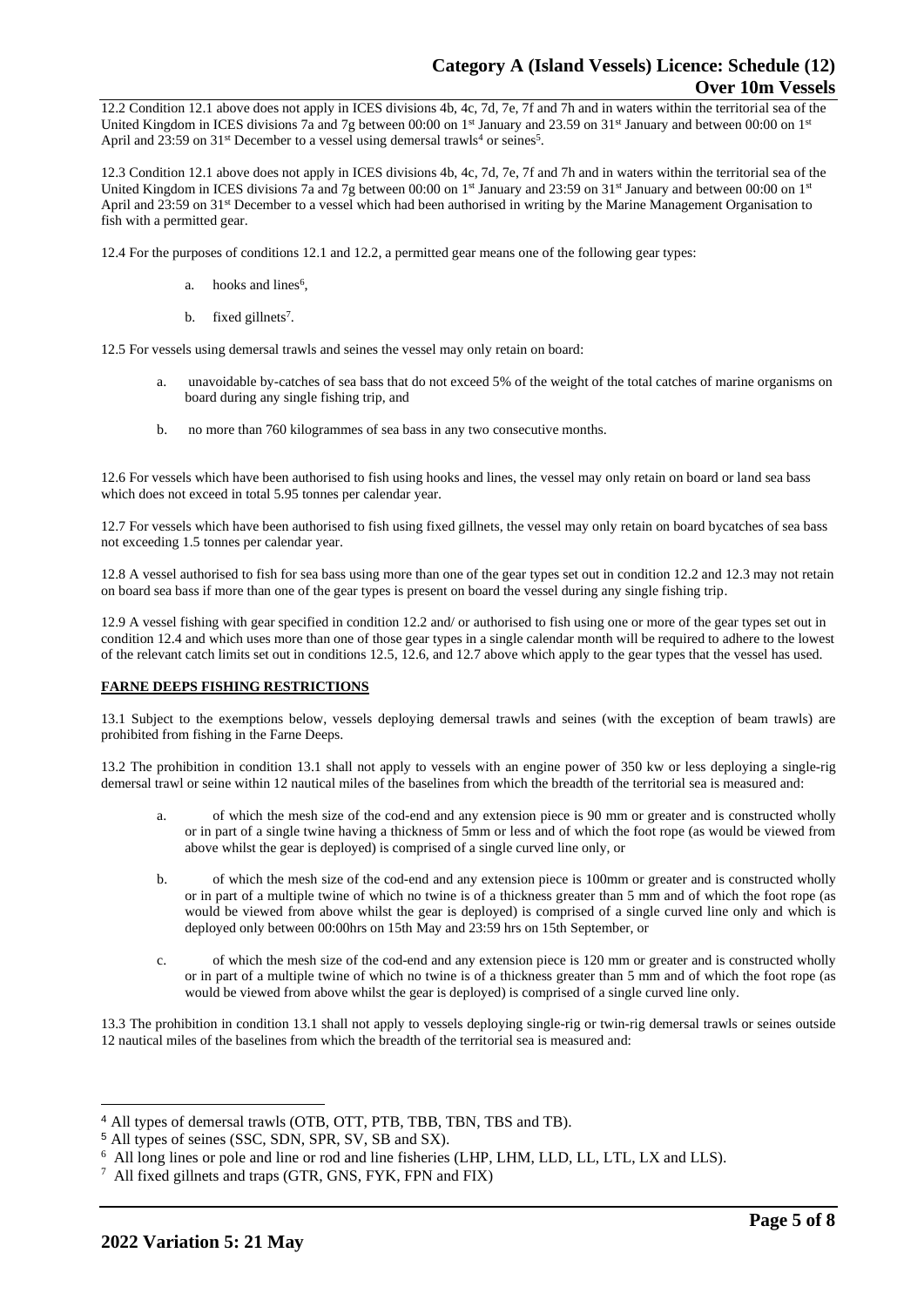- a. of which the mesh size of the cod-end and any extension piece is 90 mm or greater in respect of single rigged vessels and is constructed wholly or in part of a single twine of 5 mm or less, or
- b. of which the mesh size of the cod-end and any extension piece is 100mm or greater and is constructed wholly or in part of a multiple twine of which no twine is of a thickness greater than 5 mm and which is deployed only between 00:00hrs on 15th May and 23:59 hrs on 15th September, or
- c. of which the mesh size of the cod-end and any extension piece is 95 mm or greater in respect of twin rigged vessels, and is constructed wholly or in part of a single twine of 5 mm or less, or
- d. of which the mesh size of the cod-end and any extension piece is 120 mm or greater and is constructed wholly or in part of a multiple twine of which no twine is of a thickness greater than 5 mm.

13.4 Vessels fishing in accordance with the prohibitions in 13.2 and 13.3 above are not permitted to deploy demersal trawls or seines with more than one cod-end per rig.

13.5 For the purposes of the prohibitions above "Farne Deeps" shall consist of all waters within the following ICES statistical rectangles:

• 38E8,

- 38E9.
- 39E8,
- 39E9,
- 40E8,
- 40E9.

### **SOUTH DEVON INSHORE FISHING GROUNDS**

14.1 Subject to the exceptions set out in sub-paragraph 14.3 below, no trawling or dredging shall take place in the areas and zones covered by the crabbing chart titled "South Devon Trawling and Crabbing Chart" operational from 1st January each year.

14.2 No fishing boat shall carry a scallop dredge or beam trawl in any part of the specified areas or zones unless every part of any dredge or beam trawl is totally inboard the boat.

14.3 Trawling or dredging may take place as follows:

a) anywhere by vessels fishing with pelagic trawls;

b) in those areas and zones on the chart in which trawling is permitted and during those periods specified in the schedule accompanying the chart;

c) in the area between Berry Head and Mewstone, east of the River Dart, enclosed by straight lines sequentially joining the following geographical co-ordinates:

> 50°20.30'N, 003°32.10'W 50°19.50'N, 003°30.20'W 50°20.40'N, 003°27.85'W 50°24.00'N, 003°28.95'W

by vessels using trawl nets, provided such vessels have an engine power of no more than 100kW, or by vessels using scallop dredges, provided such vessels have an engine power of no more than 100kW and use no more than two tow bars, and that any tow bar used does not exceed 2.6m in total length, and that there are no more than three dredges attached to each tow bar; and

d) in the area seaward of a line drawn from Splat Point to Limebury Point to the southern limit of a line drawn from Bolt Head to Garra Sands, and in the area landward of a line drawn from Greystone Ledge to Gregory Rocks, by vessels fishing for sandeels, with trawl or seine nets of a mesh size less than 16mm provided such vessels have an engine power of no more than  $100kW$ .

14.4 Copies of the crabbing chart and the full list of co-ordinates and seasonal restrictions are available from any Marine Management Organisation office and on the MMO website. This information is also held at the offices of the Devon and Severn Inshore Fisheries and Conservation Authority (IFCA), the South Western Fish Producer Organisation Limited and the South Devon and Channel Shell Fishermen's Association.

# **MULL BOX**

15.1 The vessel to which this licence relates is prohibited, at all times, from fishing with a trawl or dredge (including a suction dredge) in that area off the Treshnish Isles, being the area of waters bounded by the following coordinates:

56° 37.460'N 006° 19.830'W 56° 35.620'N 006° 24.500'W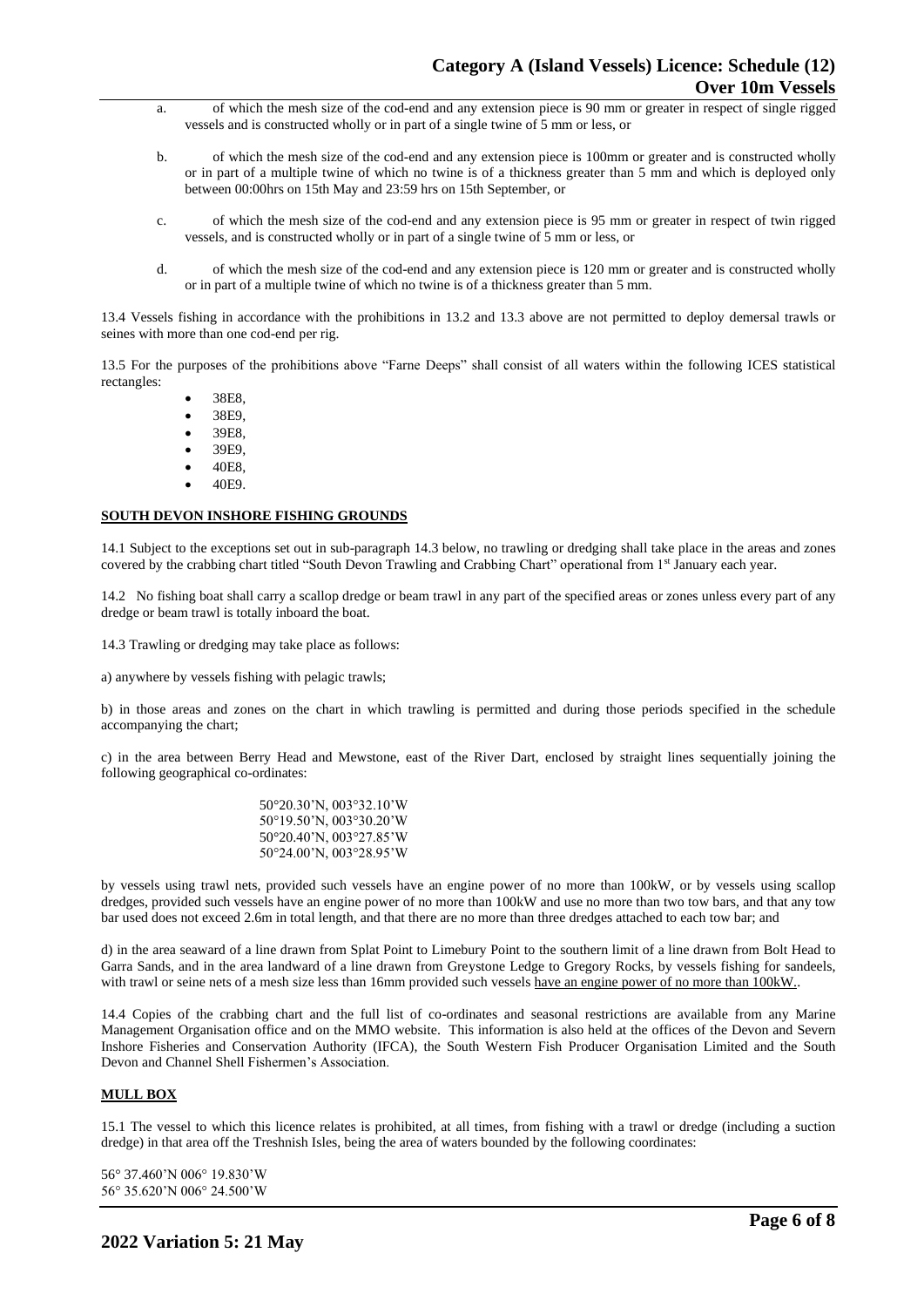#### 56° 28.850'N 006° 34.330'W 56° 28.680'N 006° 28.170'W<sup>8</sup>

15.2 Should the vessel be present in the area during this period all fishing gear which may be used for catching scallops must be lashed and stowed in accordance with Article 47 of Council Regulation (EC) 1224/2009.

## **CATCH RESTRICTIONS AND QUOTA LIMITATIONS**

16. The Authority of this licence is subject to the quota limitations as set out in Part II of the Annexe to this Schedule. All quantitative limitations are in live weight and relate to the maximum amount that may be caught and retained on board, landed or trans-shipped per calendar month unless otherwise stated. Where weekly catch limits are set, a "week" means 00:01 hours on any Sunday until 23:59 hours on the following Saturday. The quota limitations set out in Part II of the Annexe to this Schedule apply concurrently with, and not in addition to, any other quota limitations for the time being in force which have been imposed by any licence issued by a UK fisheries administration authorising the vessel to fish in waters outside British fishery limits.

## **PAIR TRAWLING**

17. When the vessel pair fishes with another vessel, the quantities of sea fish attributable to each vessel will be the quantities on board and landed by that vessel.

### **OTHER PROVISIONS**

18. The vessel to which this licence relates may fish for, land and retain on board the additional quantities of mackerel caught in ICES area VIId using handline gears set out in the annexe to this licence only if it has been authorised in writing by the MMO.

### **OUTER HEBRIDES INSHORE FISHERIES PILOT**

19.1 From 00:00 on  $5<sup>th</sup>$  November 2020 until 4<sup>th</sup> October 2022, the vessel to which this licence relates may not fish using creels<sup>9</sup> within the "Outer Hebrides Pilot Project Area"; save for where a letter of derogation (**"Letter of Derogation"**) has been granted to the licence holder of the vessel by the Scottish Ministers and subject always to condition 19.2. The **Outer Hebrides Pilot Project**  Area is the geographical area which forms part of the Scottish marine region for the Outer Hebrides<sup>10</sup>, bounded in the north by a line at 58°N heading due east from the Isle of Lewis near Sidhean Geodh' a' Chudaig; bounded on the south by a line at 56° 43.870' N; and bounded on the west by the Barra Head (Berneray) to Harris Protected Area<sup>11</sup> and shown outlined on [this map](https://www.gov.scot/publications/outer-hebrides-inshore-fisheries-pilot-area) (but which map is demonstrative only).

19.2 Where a Letter of Derogation is granted in terms of condition 19.1, above, the following conditions shall apply:

a. The maximum number of creels which may be set on the seabed at any one time by the vessel in the Outer Hebrides Pilot Project Area shall be limited in accordance with the overall length of the said vessel as follows:

| <b>Overall length of vessel</b> | <b>Maximum number of creels</b> |
|---------------------------------|---------------------------------|
| $<8$ metres                     | 800                             |
| 8 -10 metres                    | .200                            |
| $>10 - 12$ metres               | .500                            |
| $>12$ metres                    | .800                            |

- b. The soak time of each individual creel set on the seabed from the vessel in the Outer Hebrides Pilot Project Area, shall be limited to a maximum of 3 weeks from time the said creel is set on the seabed;
- c. Marine Scotland may, at their discretion, require remote electronic monitoring (**"REM"**) equipment to be installed in the vessel; and

The Letter of Derogation granted in terms of condition 19.1 must be retained aboard the vessel at all times to be made available for inspection on request by a British Sea Fishery Officer<sup>12</sup>.

### **NORTH SEA COD AVOIDANCE PLAN**

<sup>12</sup> "British Sea Fishery Officer" has the meaning given by section 7 of the Sea Fisheries Act 1968 (c.77).

<sup>8</sup> All co-ordinates are on WGS84 datum and are accurate at a scale of 1:10,000.

<sup>&</sup>lt;sup>9</sup> All references to "creel(s)" in conditions 19.1 and 19.2 have the meaning given in article 2 of the Marking of Creels (Scotland) Order 2020, SSI 2020 No 168.

<sup>&</sup>lt;sup>10</sup> The Scottish Marine Regions Order 2015, SSI 2015 No. 193

<sup>&</sup>lt;sup>11</sup> The Inshore Fishing (Prohibition of Fishing and Fishing Methods) (Outer Hebrides) Order 2017, SSI 2017 No. 48